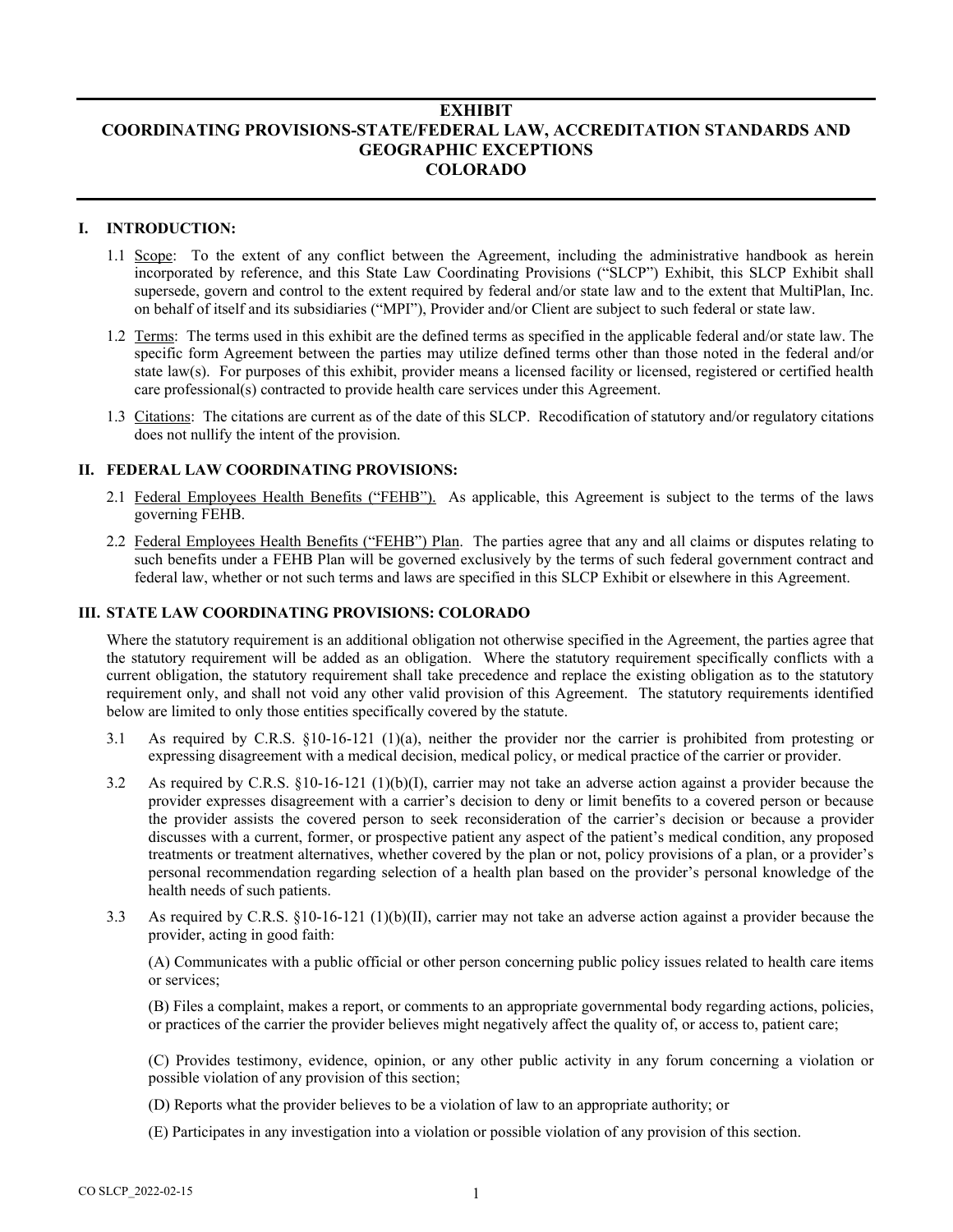- 3.4 As required by C.R.S. §10-16-121(1)(c), carrier shall comply with section 10-16-106.5(3), (4), and (5), as applicable.
- 3.5 As required by C.R.S. §10-16-121 (1)(d), provider shall not be subjected to financial disincentives based on the number of referrals made to participating providers in the health plan for covered benefits so long as the provider making the referral adheres to the carrier's or the carrier's intermediary's utilization review policies and procedures.
- 3.6 As required by C.R.S. §10-16-705 (3), covered persons shall, in no circumstances, be liable for money owed to participating providers by the plan and that in no event shall a participating provider collect or attempt to collect from a covered person any money owed to the provider by the carrier. Nothing in this section shall prohibit a participating provider from collecting coinsurance, deductibles, or copayments as specifically provided in the covered person's contract with the managed care plan.
- 3.7 As required by C.R.S. §10-16-705 (4), Each managed care plan shall allow covered persons to continue receiving care for sixty days from the date a participating provider is terminated by the plan without cause when proper notice as specified in C.R.S. §10-16-705(7) has not been provided to the covered person. In the circumstance that coverage is terminated for any reason other than nonpayment of the premium, fraud, or abuse, every managed care plan shall provide for continued care for covered persons being treated at an in-patient facility until the patient is discharged.
- 3.8 As required by C.R.S. §10-16-705 (9), participating providers shall not discriminate, with respect to the provision of medically necessary covered benefits, against covered persons that are participants in a publicly financed program.
- 3.9 As required by C.R.S. §10-16-705 (14), the sole responsibility for obtaining any necessary preauthorization rests with the participating provider that recommends or orders said services, treatments, or procedures, not with the covered person. Covered person may receive a standing referral for medically necessary treatment pursuant to C.R.S. §10-16-705 (14)(b).
- 3.10 As required by C.R.S. 25-37-108(2)(c), this Agreement applies to network rental arrangements and is for the purpose of assigning, allowing access to, selling, renting, or giving the person's or entity's rights to the health care provider's services.
- 3.11 As required by C.R.S. 25-37-111(2), for a contract with a duration of less than two years each party shall have a right to terminate the contract without cause as stated in the underlying agreement, but in no event upon less than ninety days' written notice. For a contract with a duration of two or more years each party shall have the right to terminate the contract without cause as stated in the underlying agreement, but in no event upon less than sixty days' written notice as required by C.R.S. 10-16-705(7).

#### **IV. ACCREDITATION STANDARDS COORDINATING PROVISIONS:**

There are no Accreditation Standards Coordinating Provisions at this time.

#### **V. GEOGRAPHIC EXCEPTIONS COORDINATING PROVISIONS:**

5.1 Professional Liability and Comprehensive General Liability Insurance. As allowed by C.R.S. §24-10-106, if provider is a public entity, as defined by C.R.S. §24-10-103, and operates a public hospital, provider will maintain professional liability insurance and comprehensive general liability insurance in an amount necessary to cover its statutory liability. Provider's statutory liability is limited to the amounts set out in C.R.S. §24-10-114.